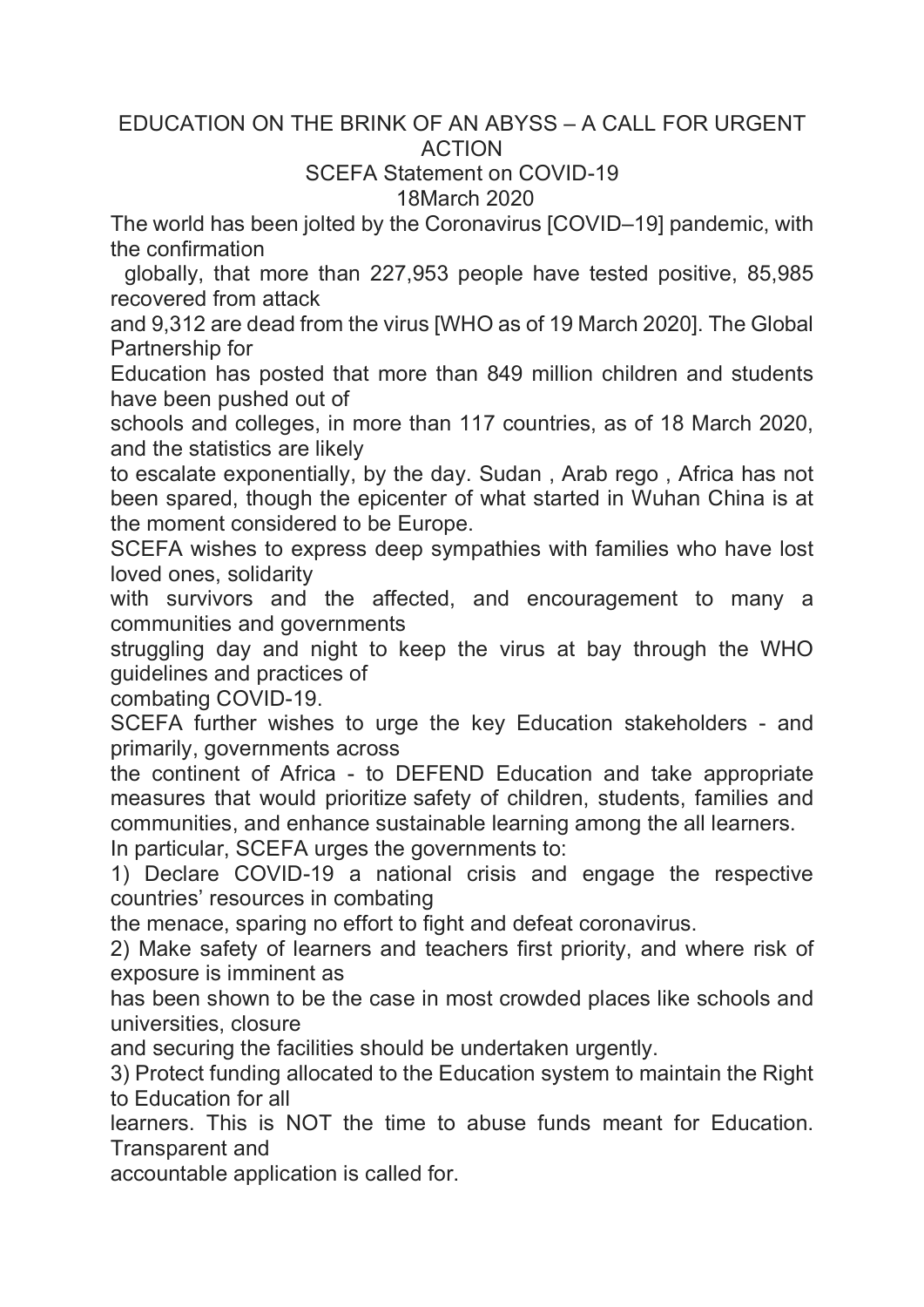4) Engage innovative methods of sustaining learning for the students through new technology,

electronic and digital media, and other creative approaches experienced during Ebola crisis

such as community radio programmers on Education.

5) Encourage parents to provide needed support to their kids at home during closure period for

continued wellbeing and learning.

6) Engage the public in regular, honest and candid update on the status of the COVID–19

situation in the respective countries, and measures being taken to combat it.

7) Roll out a truly inclusive partnership of actors in combating COVID-19.

SCEFA will work with National Education Coalitions in Africa to continue engaging their

governments to ensure that the Right to Education for all learners is protected and alternative

learning mechanisms are put in place in countries where schools are closed down.

This world is our home, Education is our tool, COVID-19 cannot stop Education and Learning.

Signed by and on behalf of SCEFA

Mr. Nagi El shafe

SCEFA Board Secretary

## **نایب SCEFA لوح -19COVID 18 سرام 2020**

هز العالم وباء كورونافيروس [19 - COVID] ، مع التأكيد على الصعيد العالمي ، أن أكثر من 227،953 شخصًا قد ثبتت إصابتهم ، وتعافي 85،985 شخصًا من الهجوم و 9122 ماتوا بسبب الفيروس [منظمة الصحة العالمية حتى 19 مارس 2020]. الشراكة العالمية من أجل وقد نشر التعليم أنه نم طر د أكثر ً من 849 مليون طفل و طالب المدار س و الكليات ، في أكثر ٍ من 117 دولة ، اعتبارً ا من 18 مارس 2020 ، ومن المرجح أن نكون الإحصائيات للتصعيد بشكل كبير ، كل يوم السودان والمنطقة العربية وأفريقيا لم يسلم ، علَّى الرغم من بؤرة ما بدأت في ووهان الصين تعتبر في الوقت الحاضر .ابوروأ

بود SCEFA أن يعرب عن تعاطفه العميق مع الأسر التي فقدت أحباءها ، والتضامن مع الناجين والمتضررين ، وتشجيع العديد من المجتمعات والحكومات تكافح ليلا ونهارا لمكافحة الفيروس من خلال المبادئ التوجيهية والممار سات لمنظمة الصحة العالمية مكافحة COVID-19.

تر غب SCEFA أیضًا في حث أصحاب المصلحة الرئیسیین في مجال التعلیم - وبشكل أساسي الحكومات في جميع أنحاء العالم